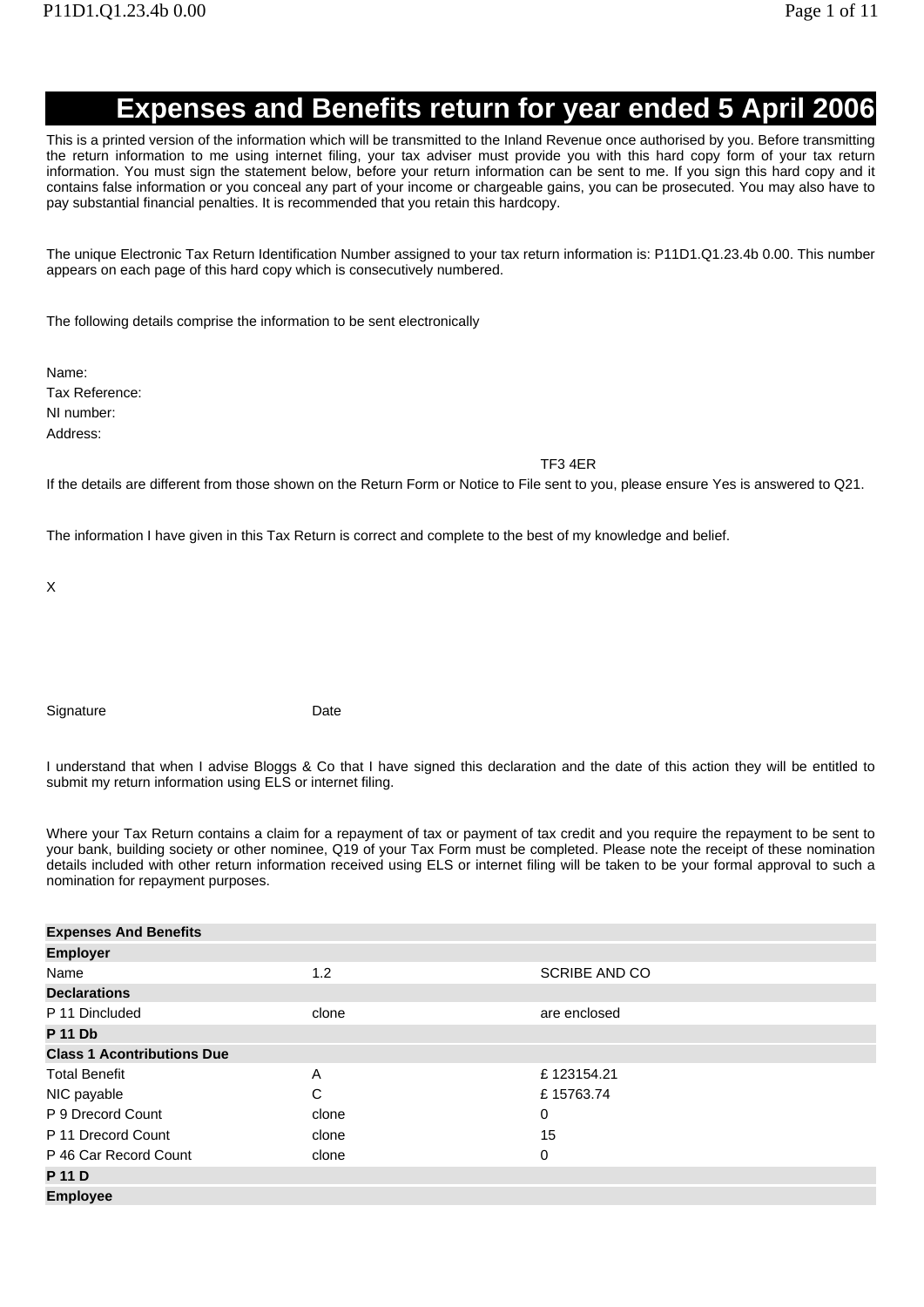| Name                | name                | Mr Michael Stone-Chips |
|---------------------|---------------------|------------------------|
| Ttl                 |                     | Mr                     |
| Fore                |                     | Michael                |
| Sur                 |                     | Stone-Chips            |
| Wks No              | wks_num             | 231704-02              |
| <b>NINO</b>         | nino                | JH872774D              |
| Cars                |                     |                        |
| Car                 |                     |                        |
| Make                | car_desc            | Range Rover HSE        |
| Registered          | car_date            | 08/11/1995             |
| $_{\rm CC}$         | $car_{cc}$          | 4554                   |
| Fuel                | car_fuel_type       | P                      |
| No App CO 2 Fig     | car_co2_tick        | yes                    |
| List                | Car_List            | £33358.00              |
| Accs                | Car_Acc1            | £ 212.00               |
| Cap Cont            | Car_Cap             | £0.00                  |
| Priv Use Pmt        |                     | £0.00                  |
|                     | Car_Pu              | £10742.40              |
| Cash Equiv          | car_nonfuel         |                        |
| Fuel Cash Equiv     | car_fuel            | £4608.00               |
| Car                 |                     |                        |
| Make                | car_desc_1          | <b>BMW</b>             |
| Registered          | car_date_1          | 01/10/2002             |
| <b>Avail From</b>   | car_from_1          | 01/09/2005             |
| Avail To            | car_to_1            | 05/04/2006             |
| CC                  | car_cc_1            | 1998                   |
| Fuel                | car_fuel_type_1     | P                      |
| CO <sub>2</sub>     | car_co2_1           | 180                    |
| List                | Car_List_1          | £21200.00              |
| Accs                | Car_Acc1_1          | £ 0.00                 |
| Cap Cont            | Car_Cap_1           | £0.00                  |
| Priv Use Pmt        | Car_Pu_1            | £0.00                  |
| Cash Equiv          | car_nonfuel_1       | £2898.88               |
| Fuel Cash Equiv     | car_fuel_1          | £1969.00               |
| <b>Total Cars</b>   | 1.16                | £13641.28              |
| <b>Total Fuel</b>   | 1.17                | £6577.00               |
| <b>Exp Paid</b>     |                     |                        |
| <b>Trav And Sub</b> |                     |                        |
| Cost                | 1.23.1a             | £68.00                 |
| Made Good           | 1.23.1 <sub>b</sub> | £ 0.00                 |
| <b>Taxable Pmt</b>  | 1.23.1              | £68.00                 |
| <b>Home Tel</b>     |                     |                        |
| Cost                | 1.23.4a             | £329.00                |
| Made Good           | 1.23.4b             | £0.00                  |
| Taxable Pmt         | 1.23.4              | £329.00                |
| P 11 D              |                     |                        |
| <b>Employee</b>     |                     |                        |
| Name                | name                | Miss Janet Davis       |
| Ttl                 |                     | Miss                   |
| Fore                |                     | Janet                  |
| Sur                 |                     | Davis                  |
| Wks No              | wks_num             | 231704-03              |
| <b>NINO</b>         | nino                | NB123456B              |
| <b>Transferred</b>  |                     |                        |
| <b>Asset</b>        |                     |                        |
| Desc                | 1.12.1d             | cars                   |
|                     |                     |                        |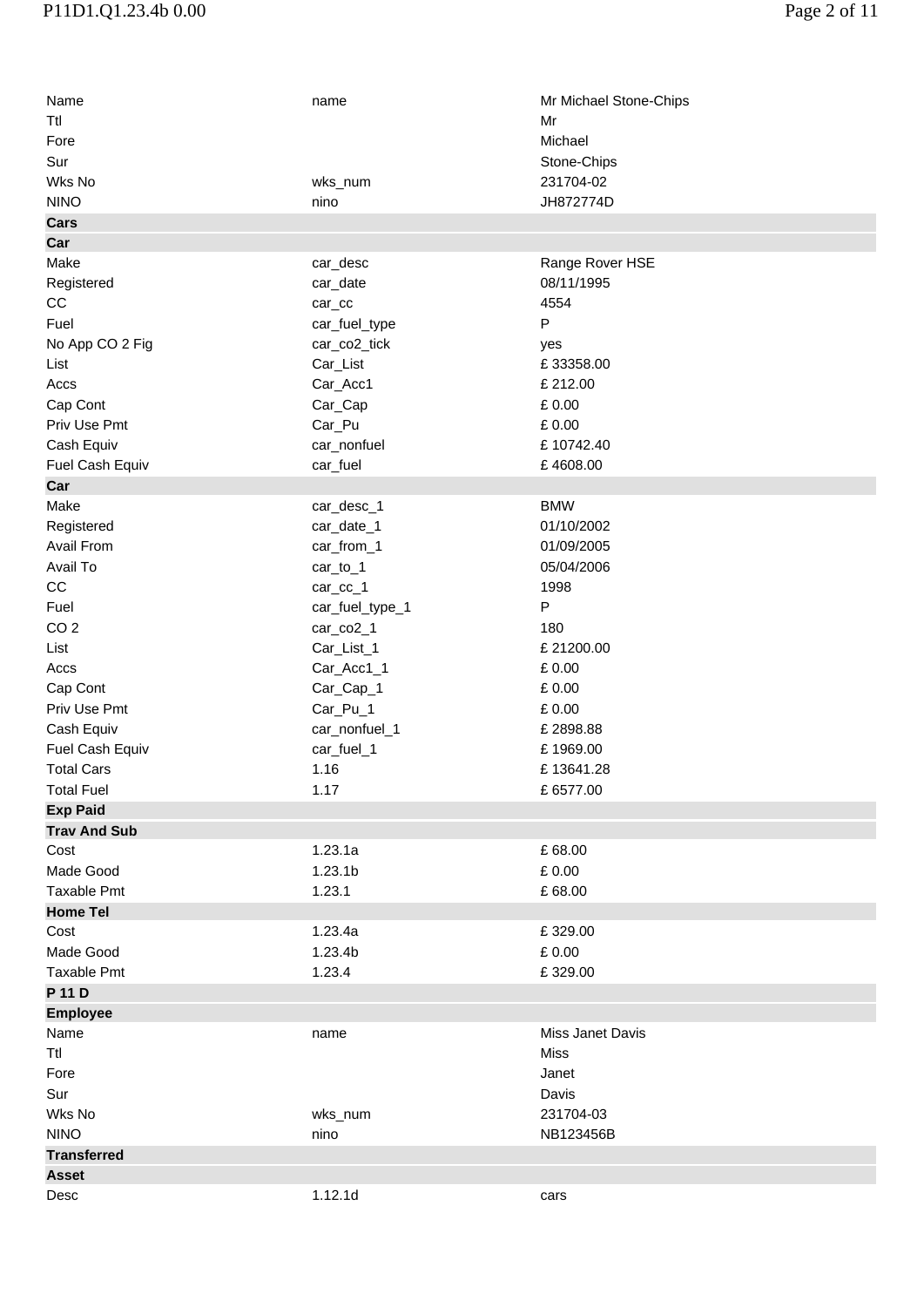| Cost                     | 1.12.1a             | £2368.00                 |
|--------------------------|---------------------|--------------------------|
| Made Good                | 1.12.1 <sub>b</sub> | £ 0.00                   |
| Cash Equiv               | 1.12.1              | £2368.00                 |
| <b>Cars</b>              |                     |                          |
| Car                      |                     |                          |
| Make                     | car_desc            | Mini Cooper              |
| Registered               | car_date            | 01/04/2004               |
| Fuel                     | car_fuel_type       | P                        |
| CO <sub>2</sub>          | car_co2             | 197                      |
| List                     | Car_List            | £16675.00                |
| Accs                     | Car_Acc1            | £ 0.00                   |
| Cap Cont                 | Car_Cap             | £ 0.00                   |
| Priv Use Pmt             | Car_Pu              | £ 0.00                   |
| Fuel Withdrawn           | fuel_date           | 02/02/2006               |
| Cash Equiv               | car_nonfuel         | £4335.50                 |
| Fuel Cash Equiv          | car_fuel            | £3108.00                 |
| <b>Total Cars</b>        | 1.16                | £4335.50                 |
| <b>Total Fuel</b>        | 1.17                | £3108.00                 |
| Loans                    |                     |                          |
| Loan                     |                     |                          |
| Joint                    | 1.19.01.1           | 1                        |
| Init OS                  | 1.19.01.2           | £11500.00                |
| Final OS                 | 1.19.01.3           | £16000.00                |
| Max OS                   | 1.19.01.4           | £16000.00                |
| Int Paid                 | 1.19.01.5           | £ 0.00                   |
| Discharge                | 1.19.01.7           | 28/02/2006               |
| Cash Equiv               | 1.19.1              | £572.92                  |
| P 11 D                   |                     |                          |
|                          |                     |                          |
|                          |                     |                          |
| <b>Employee</b><br>Name  | name                | Mrs Edna Jones           |
|                          |                     | Mrs                      |
| Ttl                      |                     |                          |
| Fore                     |                     | Edna                     |
| Sur                      |                     | Jones                    |
| Wks No                   | wks_num             | 231704-04                |
| <b>NINO</b>              | nino                | <b>NOT KNOWN</b>         |
| <b>Transferred</b>       |                     |                          |
| <b>Asset</b>             |                     |                          |
| Desc                     | 1.12.1d             | other                    |
| Other                    | 1.12.10             | Computer                 |
| Cost                     | 1.12.1a             | £1700.00                 |
| Made Good                | 1.12.1 <sub>b</sub> | £ 0.00                   |
| Cash Equiv               | 1.12.1              | £1700.00                 |
| <b>Payments</b>          |                     |                          |
| Tax                      | 1.12.3              | £150.00                  |
| <b>Cars</b>              |                     |                          |
| Car                      |                     |                          |
| Make                     | car_desc            | <b>JAGUAR</b>            |
| Registered               | car_date            | 23/02/2001               |
| Avail From               | car_from            | 08/05/2005               |
| Fuel                     | car_fuel_type       | В                        |
| CO <sub>2</sub>          | car_co2             | 157                      |
| List                     | Car_List            | £28941.00                |
| Accs                     | Car_Acc1            | £ 0.00                   |
| Cap Cont<br>Priv Use Pmt | Car_Cap<br>Car_Pu   | £ 0.00<br>$\pounds$ 0.00 |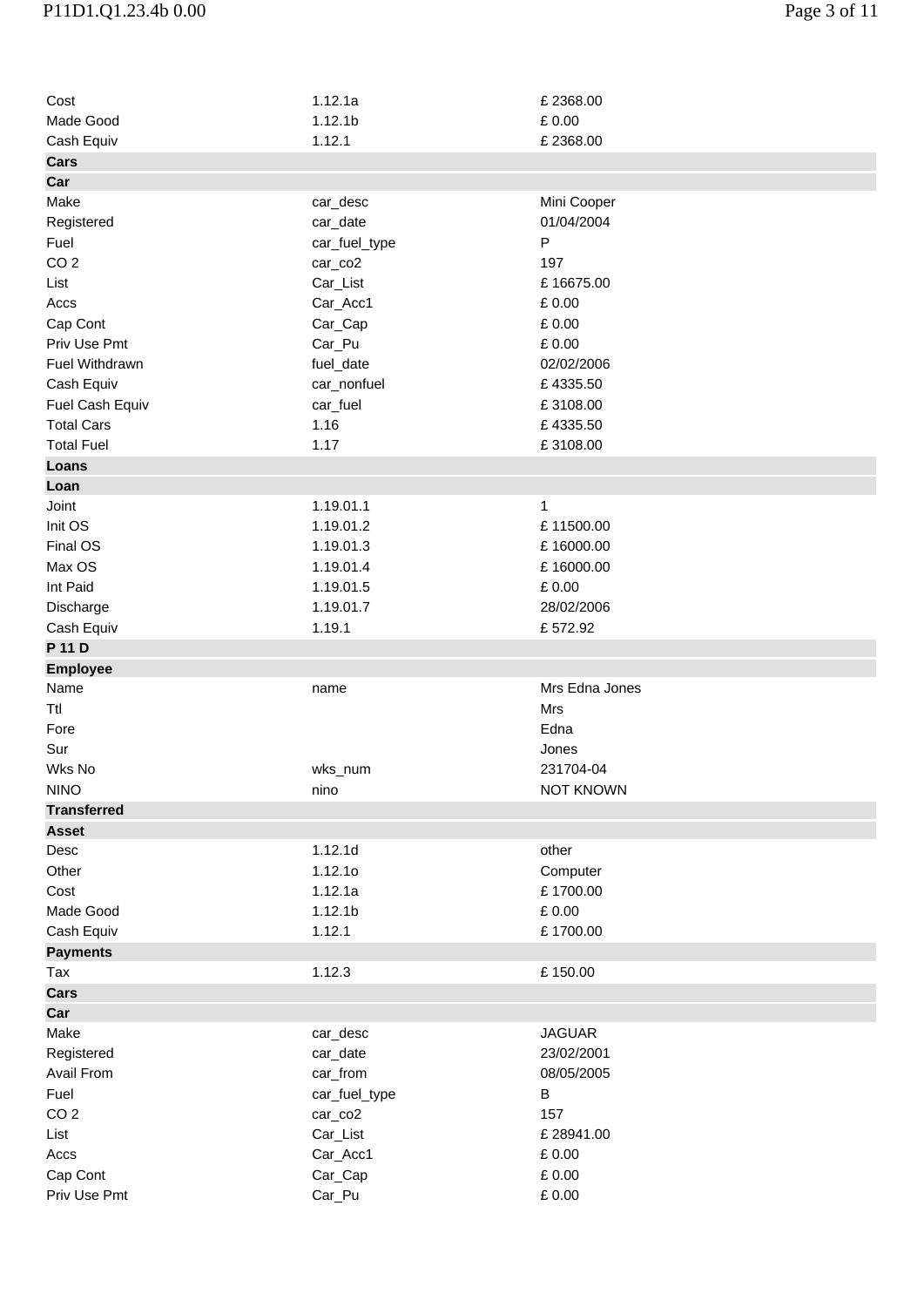| Fuel Withdrawn       | fuel_date           | 02/02/2006              |
|----------------------|---------------------|-------------------------|
| Cash Equiv           | car_nonfuel         | £4488.63                |
| Fuel Cash Equiv      | car_fuel            | £2233.00                |
| <b>Total Cars</b>    | 1.16                | £4488.63                |
| <b>Total Fuel</b>    | 1.17                | £2233.00                |
| <b>Medical</b>       |                     |                         |
| Cost                 | 1.21a               | £434.00                 |
| Made Good            | 1.21 <sub>b</sub>   | £134.00                 |
| Cash Equiv           | 1.21                | £300.00                 |
| P 11 D               |                     |                         |
| <b>Employee</b>      |                     |                         |
| Name                 | name                | Ms Jane Edwards         |
| Ttl                  |                     | Ms                      |
| Fore                 |                     | Jane                    |
| Sur                  |                     | Edwards                 |
|                      |                     |                         |
| Wks No               | wks_num             | 231704-05               |
| <b>NINO</b>          | nino                | NB777142C               |
| <b>Cars</b>          |                     |                         |
| Car                  |                     |                         |
| Make                 | car_desc            | Smart Car               |
| Registered           | car_date            | 20/12/1999              |
| Fuel                 | car_fuel_type       | E                       |
| No App CO 2 Fig      | car_co2_tick        | yes                     |
| List                 | Car_List            | £12045.00               |
| Accs                 | Car_Acc1            | £0.00                   |
| Cap Cont             | Car_Cap             | £0.00                   |
| Priv Use Pmt         | Car_Pu              | £500.00                 |
| Cash Equiv           | car_nonfuel         | £584.05                 |
| <b>Total Cars</b>    | 1.16                | £584.05                 |
| <b>Relocation</b>    |                     |                         |
| <b>Excess</b>        | 1.22.1              | £378.00                 |
| <b>Assets Avail</b>  |                     |                         |
| <b>Asset</b>         |                     |                         |
| Desc                 | 1.22.3d             | timeshare accommodation |
|                      | 1.22.3a             |                         |
| Ann Val              |                     | £300.00                 |
| Made Good            | 1.22.3 <sub>b</sub> | £300.00                 |
| Cash Equiv           | 1.22.3              | £ 0.00                  |
| P 11 D               |                     |                         |
| <b>Employee</b>      |                     |                         |
| Name                 | name                | Mr Howard Clough        |
| Ttl                  |                     | Mr                      |
| Fore                 |                     | Howard                  |
| Sur                  |                     | Clough                  |
| Wks No               | wks_num             | 231704-06               |
| <b>NINO</b>          | nino                | BN125478                |
| <b>Payments</b>      |                     |                         |
| <b>Payment</b>       |                     |                         |
| Desc                 | 1.12.2d             | domestic bills          |
| Cash Equiv           | 1.12.2              | £1960.00                |
| <b>Mileage Allow</b> |                     |                         |
| Taxable Pmt          | 1.15                | £540.00                 |
| Cars                 |                     |                         |
| Car                  |                     |                         |
| Make                 | car_desc            | Honda Civic             |
|                      |                     | 01/02/2002              |
| Registered           | car_date            |                         |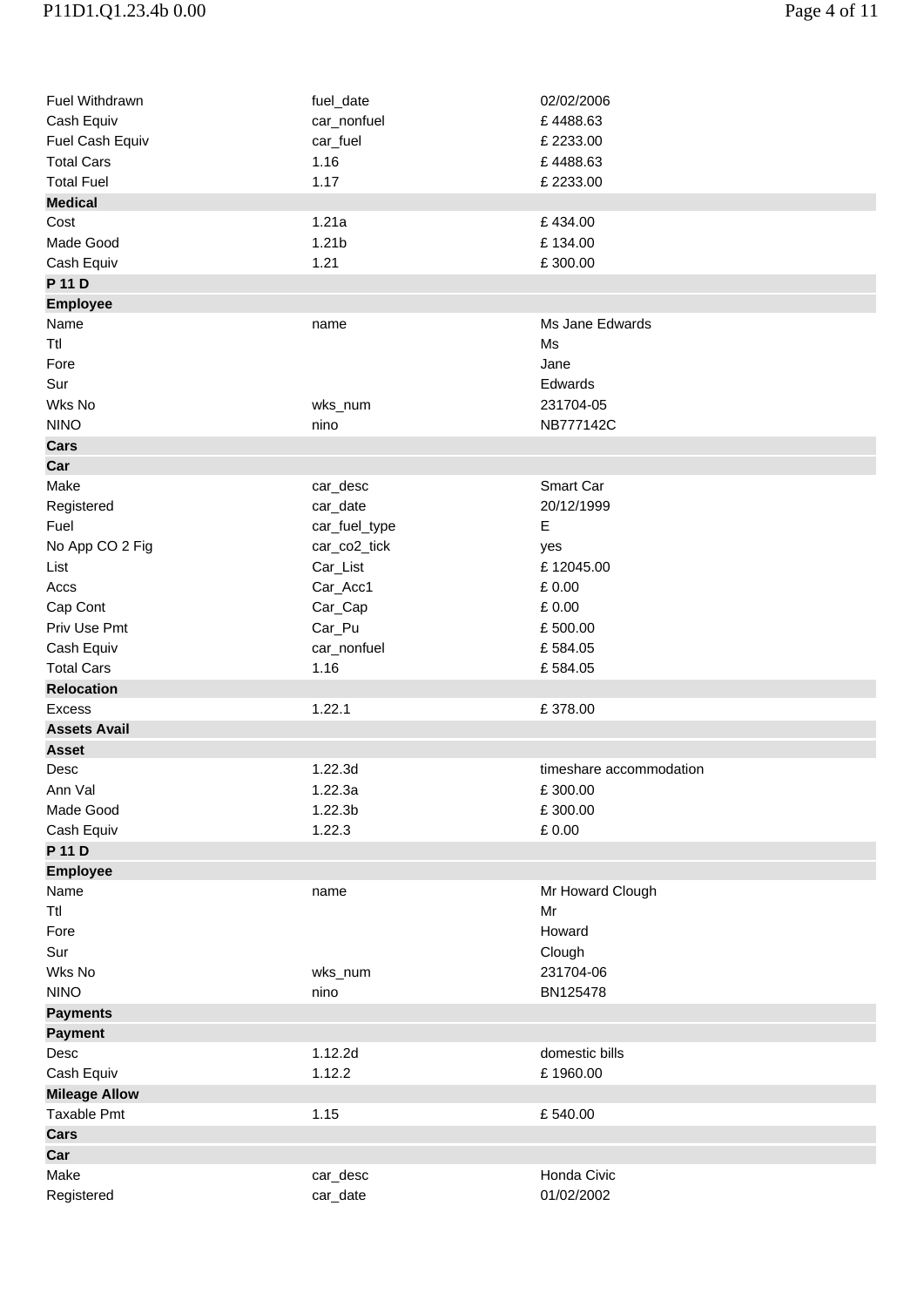## P11D1.Q1.23.4b 0.00 Page 5 of 11

| Avail From              | car_from           | 06/04/2005            |
|-------------------------|--------------------|-----------------------|
| Avail To                | car_to             | 31/12/2005            |
| Fuel                    | car_fuel_type      | H                     |
| CO <sub>2</sub>         | car_co2            | 125                   |
| List                    | Car_List           | £18000.00             |
| Accs                    | Car_Acc1           | £0.00                 |
| Cap Cont                | Car_Cap            | £0.00                 |
| Priv Use Pmt            | Car_Pu             | £0.00                 |
| Cash Equiv              | car_nonfuel        | £1730.96              |
| Fuel Cash Equiv         | car_fuel           | £1385.00              |
| Car                     |                    |                       |
| Make                    | car_desc_1         | Toyota                |
| Registered              | car_date_1         | 02/01/1997            |
| Avail From              | car_from_1         | 09/01/2006            |
| CC                      | car_cc_1           | 2200                  |
| Fuel                    | car_fuel_type_1    | $\mathsf C$           |
| No App CO 2 Fig         | car_co2_tick_1     | yes                   |
| List                    | Car_List_1         | £10000.00             |
| Accs                    | Car_Acc1_1         | £ 0.00                |
| Cap Cont                | Car_Cap_1          | £ 0.00                |
| Priv Use Pmt            | Car_Pu_1           | $\pounds$ 0.00        |
| Cash Equiv              | car_nonfuel_1      | £762.74               |
| Fuel Cash Equiv         |                    | £1098.00              |
| <b>Total Cars</b>       | car_fuel_1<br>1.16 | £2493.70              |
| <b>Total Fuel</b>       | 1.17               | £2483.00              |
|                         |                    |                       |
| P 11 D                  |                    |                       |
| <b>Employee</b><br>Name | name               | Sir Daniel James Moss |
|                         |                    |                       |
|                         |                    |                       |
| Ttl                     |                    | Sir                   |
| Fore                    |                    | Daniel                |
| Fore                    |                    | James                 |
| Sur                     |                    | Moss                  |
| Wks No                  | wks_num            | 231704-45             |
| <b>NINO</b>             | nino               | SW456321A             |
| Cars                    |                    |                       |
| Car                     |                    |                       |
| Make                    | car_desc           | Toyota Supra          |
| Registered              | car_date           | 26/04/2003            |
| Avail From              | car_from           | 22/07/2005            |
| Avail To                | car_to             | 22/03/2006            |
| CC                      | $car_{cc}$         | 2954                  |
| Fuel                    | car_fuel_type      | P                     |
| CO <sub>2</sub>         | car_co2            | 170                   |
| List                    | Car_List           | £19969.00             |
| Accs                    | Car_Acc1           | £520.00               |
| Cap Cont                | Car_Cap            | £0.00                 |
| Priv Use Pmt            | Car_Pu             | £0.00                 |
| Fuel Withdrawn          | fuel_date          | 01/11/2005            |
| Cash Equiv              | car_nonfuel        | £2876.32              |
| Fuel Cash Equiv         | car_fuel           | £2022.00              |
| <b>Total Cars</b>       | 1.16               | £2876.32              |
| <b>Total Fuel</b>       | 1.17               | £2022.00              |
| <b>Medical</b>          |                    |                       |
| Cost                    | 1.21a              | £343.00               |
| Made Good               | 1.21 <sub>b</sub>  | £0.00                 |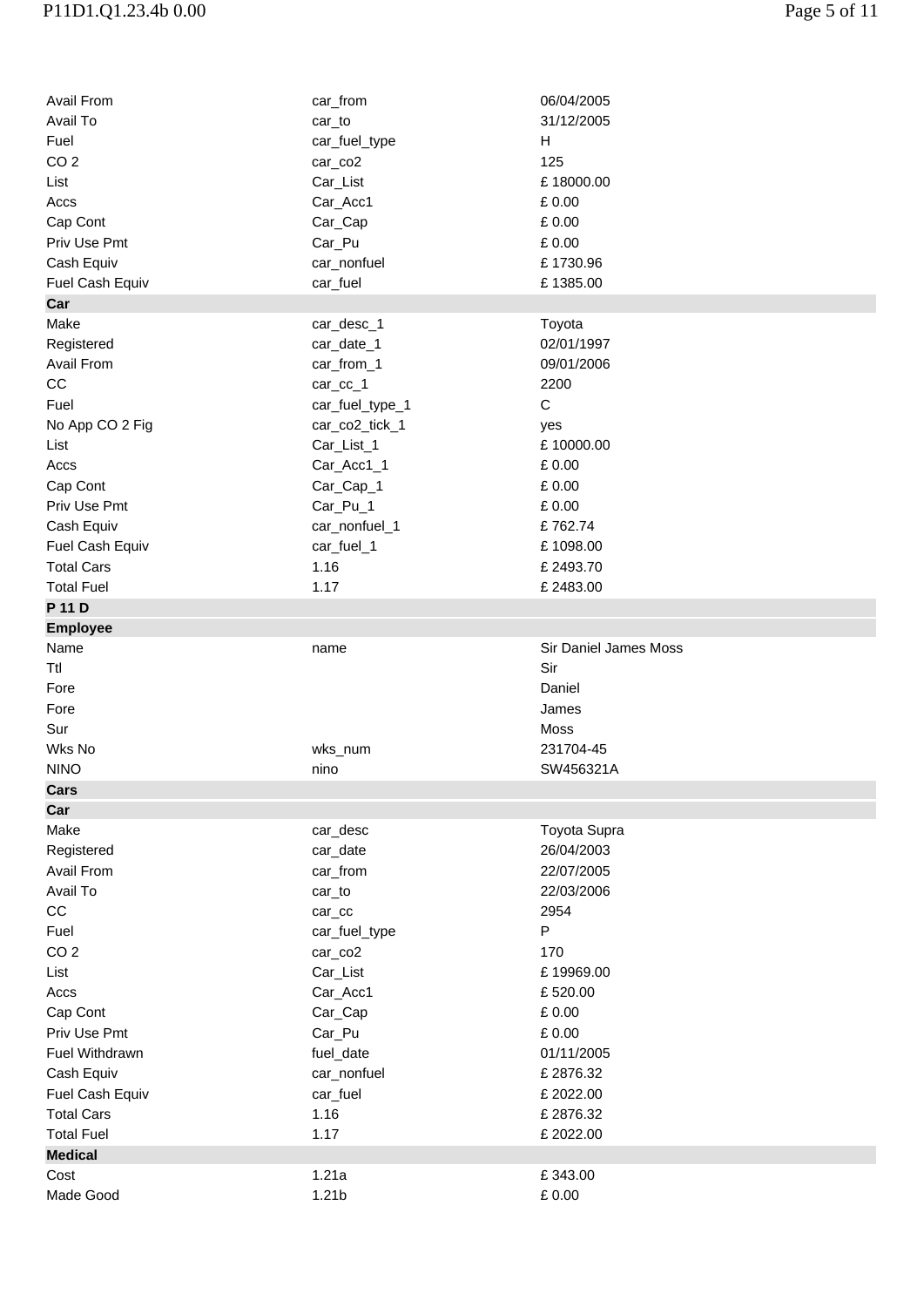| Cash Equiv             | 1.21                        | £343.00                |
|------------------------|-----------------------------|------------------------|
| <b>Other</b>           |                             |                        |
| Class 1 A              |                             |                        |
| Desc                   | 1.22.4d                     | subscriptions and fees |
| Cost                   | 1.22.4a                     | £320.00                |
| Made Good              | 1.22.4b                     | £0.00                  |
| Cash Equiv             | 1.22.4                      | £320.00                |
| Non Class 1 A          |                             |                        |
| Desc                   | 1.22.5d                     | educational assistance |
| Cost                   | 1.22.5a                     | £3400.00               |
| Made Good              | 1.22.5b                     | £0.00                  |
| Cash Equiv             | 1.22.5                      | £3400.00               |
| P 11 D                 |                             |                        |
| <b>Employee</b>        |                             |                        |
| Name                   | name                        | Mr Harry John James    |
| Ttl                    |                             | Mr                     |
| Fore                   |                             | Harry                  |
| Fore                   |                             | John                   |
| Sur                    |                             | James                  |
| Wks No                 | wks_num                     | 231704-46              |
| <b>NINO</b>            | nino                        | ZW878974D              |
| <b>Vouchers Or CCs</b> |                             |                        |
| Gross                  | 1.13a                       | £13000.00              |
| Made Good              | 1.13 <sub>b</sub>           | £0.00                  |
| Cash Equiv             | 1.13                        | £13000.00              |
| Cars                   |                             |                        |
| Car                    |                             |                        |
| Make                   | car_desc                    | Vauxhall Vectra 2.0 CD |
| Registered             | car_date                    | 01/09/1999             |
| CC                     |                             | 1998                   |
| Fuel                   | $car_{cc}$<br>car_fuel_type | P                      |
| CO <sub>2</sub>        | car_co2                     | 204                    |
| List                   | Car_List                    | £18195.00              |
| Accs                   | Car_Acc1                    | £0.00                  |
| Cap Cont               | Car_Cap                     | $\pounds$ 0.00         |
| Priv Use Pmt           |                             | £ 0.00                 |
| Cash Equiv             | Car_Pu<br>car_nonfuel       | £4912.65               |
|                        |                             | £3888.00               |
| Fuel Cash Equiv        | car_fuel                    |                        |
| <b>Total Cars</b>      | 1.16                        | £4912.65               |
| <b>Total Fuel</b>      | 1.17                        | £3888.00               |
| Loans                  |                             |                        |
| Loan                   |                             |                        |
| Joint                  | 1.19.01.1                   | 1                      |
| Init OS                | 1.19.01.2                   | £22600.00              |
| Final OS               | 1.19.01.3                   | £22600.00              |
| Max OS                 | 1.19.01.4                   | £22600.00              |
| Int Paid               | 1.19.01.5                   | £ 0.00                 |
| Discharge              | 1.19.01.7                   | 31/07/2005             |
| Cash Equiv             | 1.19.1                      | £282.50                |
| <b>Medical</b>         |                             |                        |
| Cost                   | 1.21a                       | £1200.00               |
| Made Good              | 1.21 <sub>b</sub>           | $\pounds$ 0.00         |
| Cash Equiv             | 1.21                        | £1200.00               |
| <b>Exp Paid</b>        |                             |                        |
| Ent                    |                             |                        |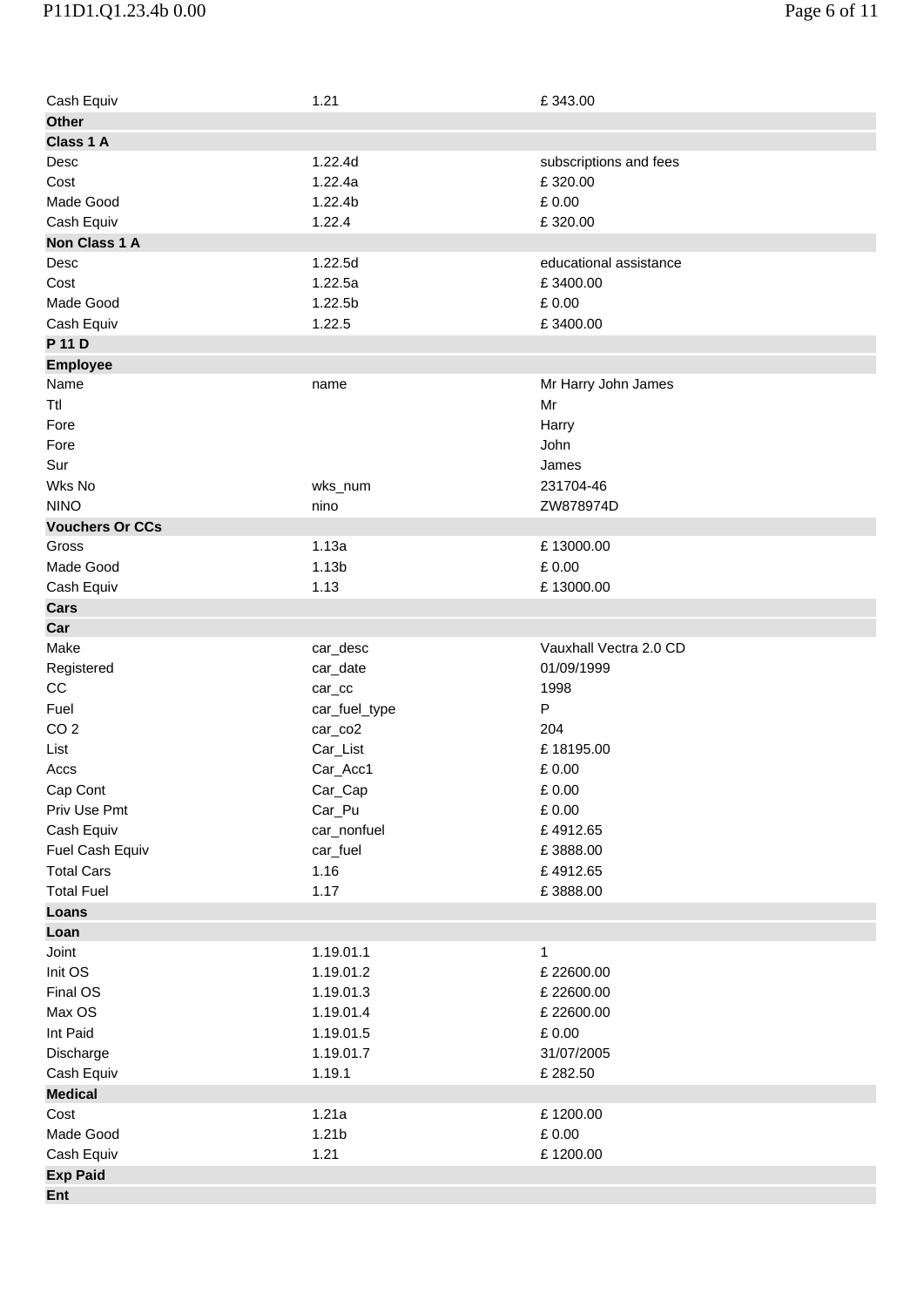## P11D1.Q1.23.4b 0.00 Page 7 of 11

| Cost                   | 1.23.2a             | £480.00            |
|------------------------|---------------------|--------------------|
| Made Good              | 1.23.2b             | £ 0.00             |
| <b>Taxable Pmt</b>     | 1.23.2              | £480.00            |
| <b>General</b>         |                     |                    |
| Cost                   | 1.23.3a             | £56.00             |
| Made Good              | 1.23.3b             | £0.00              |
| <b>Taxable Pmt</b>     | 1.23.3              | £56.00             |
| <b>Other</b>           |                     |                    |
| Desc                   | 1.23.6d             | Telephone          |
| Cost                   | 1.23.6a             | £165.00            |
| Made Good              | 1.23.6b             | £30.00             |
| <b>Taxable Pmt</b>     | 1.23.6              | £135.00            |
| P 11 D                 |                     |                    |
| <b>Employee</b>        |                     |                    |
| Name                   | name                | Mr Dean Martin     |
| Ttl                    |                     | Mr                 |
| Fore                   |                     | Dean               |
| Sur                    |                     | Martin             |
| Wks No                 | wks_num             | 231704-47          |
| <b>NINO</b>            | nino                | JJ963774A          |
| <b>Vouchers Or CCs</b> |                     |                    |
| Gross                  | 1.13a               | £50.00             |
| Made Good              | 1.13 <sub>b</sub>   | £50.00             |
| Cash Equiv             | 1.13                | £ 0.00             |
| <b>Living Accom</b>    |                     |                    |
| Cash Equiv             | 1.14                | £4800.00           |
| Cars                   |                     |                    |
| Car                    |                     |                    |
| Make                   | car_desc            | Vauxhall Astra     |
| Registered             | car_date            | 01/09/2003         |
| Fuel                   | car_fuel_type       | L                  |
| CO <sub>2</sub>        | car_co2             | 132                |
| List                   | Car_List            | £15245.00          |
| Accs                   | Car_Acc1            | £0.00              |
| Cap Cont               | Car_Cap             | £2245.00           |
| Priv Use Pmt           | Car_Pu              | £ 0.00             |
| Fuel Withdrawn         | fuel_date           | 31/12/2005         |
| Cash Equiv             | car_nonfuel         | £1709.59           |
| Fuel Cash Equiv        | car_fuel            | £1894.00           |
| <b>Total Cars</b>      | 1.16                | £1709.59           |
| <b>Total Fuel</b>      | 1.17                | £1894.00           |
| <b>Assets Avail</b>    |                     |                    |
| <b>Asset</b>           |                     |                    |
| Desc                   | 1.22.3d             | other              |
| Other                  | 1.22.30             | Leisure facilities |
| Ann Val                | 1.22.3a             | £1060.00           |
| Made Good              | 1.22.3 <sub>b</sub> | £ 0.00             |
| Cash Equiv             | 1.22.3              | £1060.00           |
| P 11 D                 |                     |                    |
| <b>Employee</b>        |                     |                    |
| Name                   | name                | Miss Kerry De Vere |
| Ttl                    |                     | <b>Miss</b>        |
|                        |                     |                    |
| Fore                   |                     | Kerry              |
| Fore                   |                     | De                 |
| Sur                    |                     | Vere               |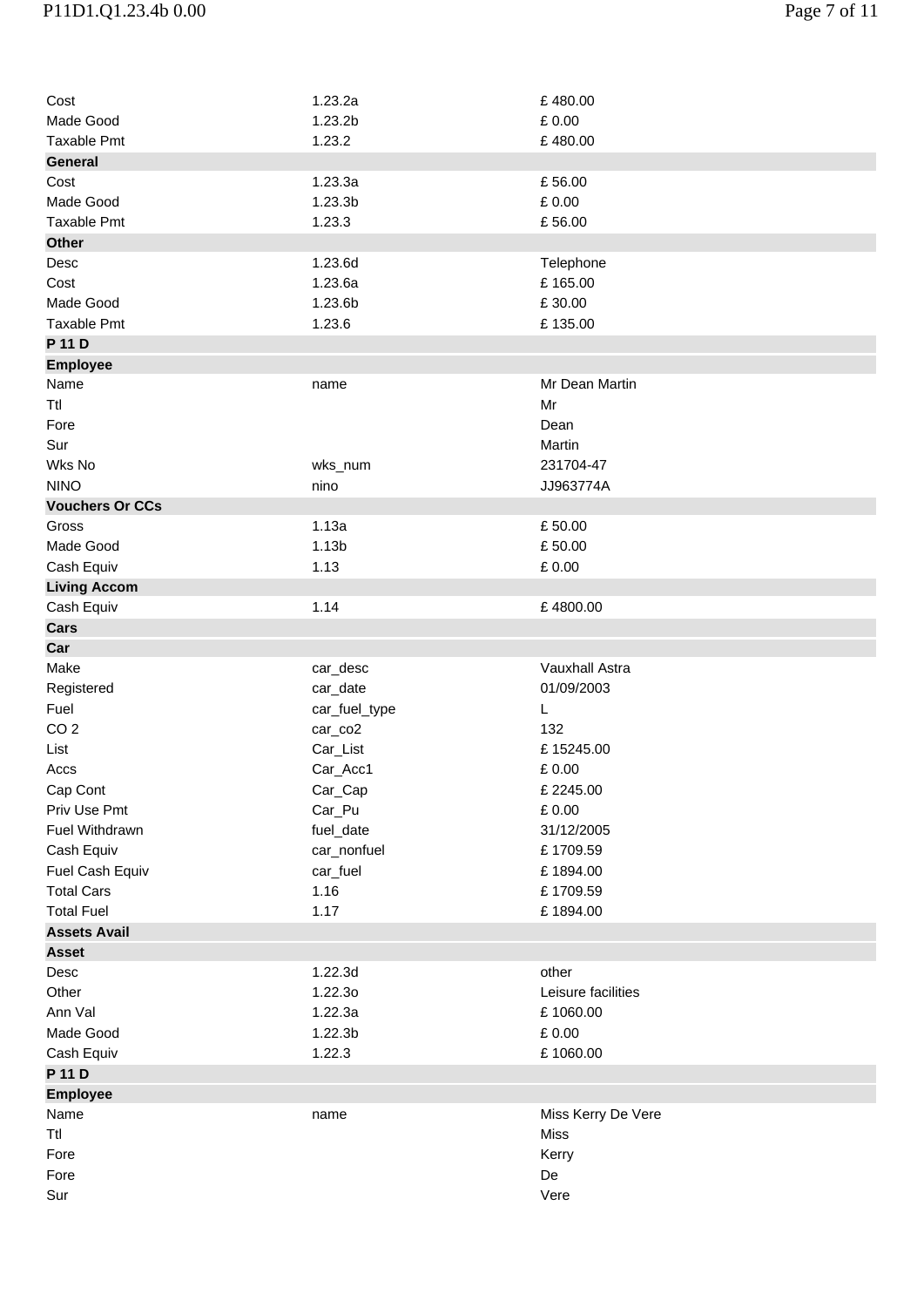| Wks No              | wks_num             | 231704-48            |
|---------------------|---------------------|----------------------|
| <b>NINO</b>         | nino                | TH113874A            |
| Cars                |                     |                      |
| Car                 |                     |                      |
| Make                | car_desc            | Volvo V70 TDI Estate |
| Registered          | car_date            | 01/08/2002           |
| Avail From          | car_from            | 06/04/2005           |
| Avail To            | car_to              | 24/09/2005           |
| Fuel                | car_fuel_type       | D                    |
| CO <sub>2</sub>     | car_co2             | 185                  |
| List                | Car_List            | £16455.00            |
| Accs                | Car_Acc1            | £ 0.00               |
| Cap Cont            | Car_Cap             | £0.00                |
| Priv Use Pmt        | Car_Pu              | £ 0.00               |
| Cash Equiv          | car_nonfuel         | £2093.62             |
| Fuel Cash Equiv     | car_fuel            | £1832.00             |
| Car                 |                     |                      |
| Make                | car_desc_1          | <b>BMW</b> series 3  |
| Registered          | car_date_1          | 01/03/2003           |
| Avail From          | car_from_1          | 01/10/2005           |
| Avail To            | car_to_1            | 05/04/2006           |
| CC                  | car_cc_1            | 1998                 |
| Fuel                | car_fuel_type_1     | P                    |
| CO <sub>2</sub>     | car_co2_1           | 175                  |
| List                | Car_List_1          | £22000.00            |
| Accs                | Car_Acc1_1          | £750.00              |
| Cap Cont            | Car_Cap_1           | £3000.00             |
| Priv Use Pmt        | Car_Pu_1            | £ 0.00               |
| Cash Equiv          | car_nonfuel_1       | £2226.07             |
| Fuel Cash Equiv     | car_fuel_1          | £1623.00             |
| <b>Total Cars</b>   | 1.16                | £4319.69             |
| <b>Total Fuel</b>   | 1.17                | £3455.00             |
| P 11 D              |                     |                      |
| <b>Employee</b>     |                     |                      |
| Name                | name                | Mr James Cartwright  |
| Ttl                 |                     | Mr                   |
| Fore                |                     | James                |
| Sur                 |                     | Cartwright           |
| Wks No              | wks_num             | 231704-49            |
| <b>NINO</b>         | nino                | OH233874B            |
| <b>Payments</b>     |                     |                      |
| <b>Payment</b>      |                     |                      |
| Desc                | 1.12.2d             | private education    |
| Cash Equiv          | 1.12.2              | £78.00               |
| <b>Services</b>     |                     |                      |
| Cost                | 1.22.2a             | £1256.00             |
| Made Good           | 1.22.2 <sub>b</sub> | £100.00              |
| Cash Equiv          | 1.22.2              | £1156.00             |
| <b>Exp Paid</b>     |                     |                      |
| <b>Trav And Sub</b> |                     |                      |
| Cost                | 1.23.1a             | £466.00              |
| Made Good           | 1.23.1 <sub>b</sub> | £0.00                |
| Taxable Pmt         | 1.23.1              | £466.00              |
| P 11 D              |                     |                      |
|                     |                     |                      |
| <b>Employee</b>     |                     |                      |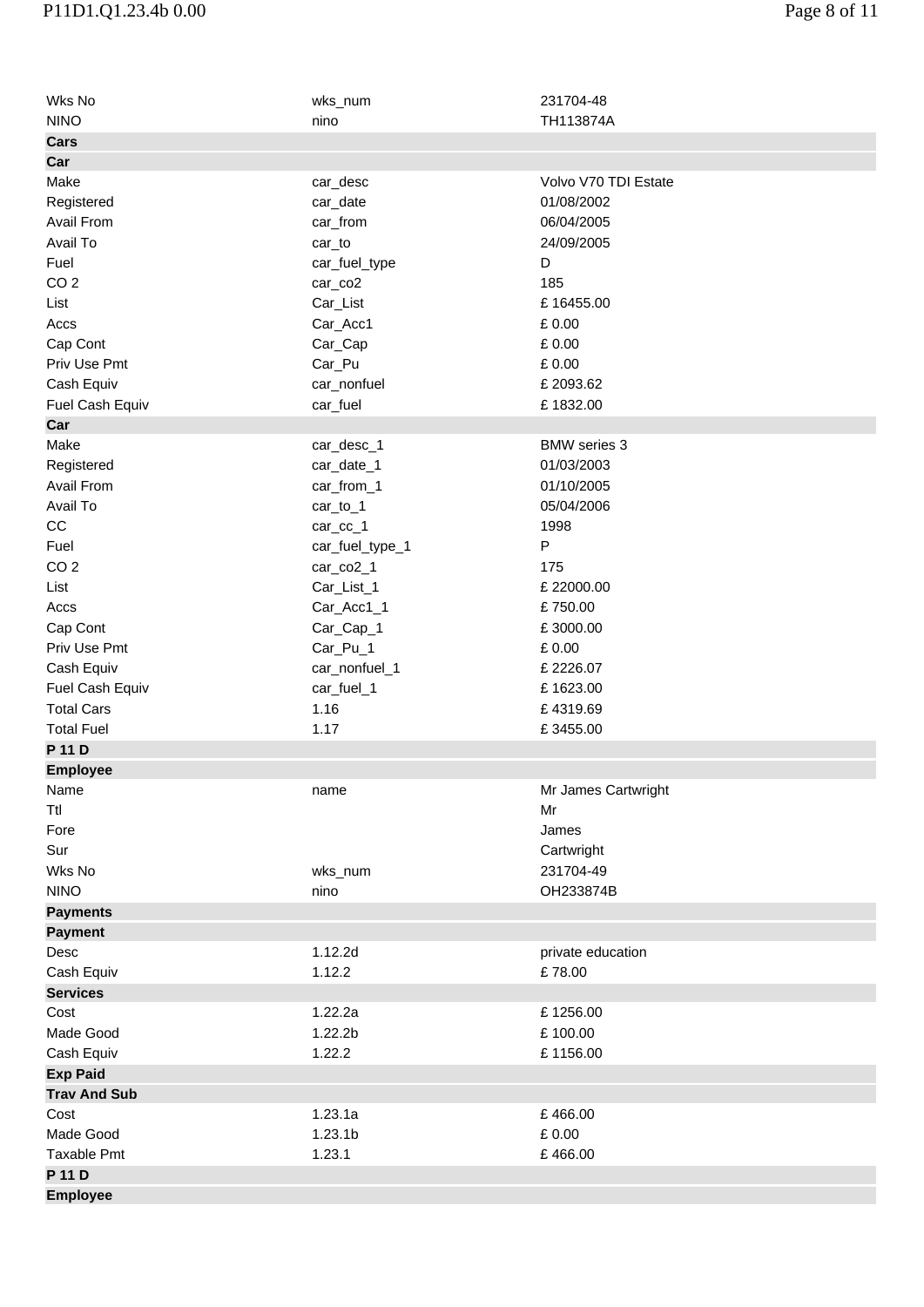| Name                | name              | Dr Mike-John Westwood       |
|---------------------|-------------------|-----------------------------|
| Ttl                 |                   | Dr                          |
| Fore                |                   | Mike-John                   |
|                     |                   |                             |
| Sur                 |                   | Westwood                    |
| Wks No              | wks_num           | 231704-50                   |
| <b>NINO</b>         | nino              | ME453874                    |
| <b>Vans</b>         |                   |                             |
| Cash Equiv          | 1.18              | £500.00                     |
| <b>Medical</b>      |                   |                             |
| Cost                | 1.21a             | £500.00                     |
| Made Good           | 1.21 <sub>b</sub> | £0.00                       |
| Cash Equiv          | 1.21              | £500.00                     |
| <b>Relocation</b>   |                   |                             |
| Excess              | 1.22.1            | £4500.00                    |
| <b>Other</b>        |                   |                             |
| Class 1 A           |                   |                             |
| Desc                | 1.22.4d           | educational assistance CL1A |
| Cost                | 1.22.4a           | £1200.00                    |
| Made Good           | 1.22.4b           | £0.00                       |
| Cash Equiv          | 1.22.4            | £1200.00                    |
| <b>Exp Paid</b>     |                   |                             |
| Ent                 |                   |                             |
| Cost                | 1.23.2a           | £766.00                     |
| Made Good           | 1.23.2b           | £ 0.00                      |
| Taxable Pmt         | 1.23.2            | £766.00                     |
| P 11 D              |                   |                             |
|                     |                   |                             |
| <b>Employee</b>     |                   |                             |
| Name                | name              | Ms Jennifer Sarah Wood      |
| Ttl                 |                   | Ms                          |
| Fore                |                   | Jennifer                    |
| Fore                |                   | Sarah                       |
| Sur                 |                   | Wood                        |
| Wks No              | wks_num           | 231704-51                   |
| <b>NINO</b>         | nino              | AB364579A                   |
| Cars                |                   |                             |
| Car                 |                   |                             |
| Make                | car_desc          | Ford Mondeo                 |
| Registered          | car_date          | 31/01/1997                  |
| CC                  | $car_{c}$         | 1800                        |
| No App CO 2 Fig     | car_co2_tick      | yes                         |
| List                | Car_List          | £12045.00                   |
| Accs                | Car_Acc1          | £0.00                       |
| Cap Cont            | Car_Cap           | £ 0.00                      |
| Priv Use Pmt        | Car_Pu            | £500.00                     |
| Fuel Withdrawn      | fuel_date         | 01/02/2006                  |
| Cash Equiv          | car_nonfuel       | £2149.90                    |
| Fuel Cash Equiv     | car_fuel          | £2621.00                    |
| <b>Total Cars</b>   | 1.16              | £2149.90                    |
| <b>Total Fuel</b>   | 1.17              | £2621.00                    |
| <b>Services</b>     |                   |                             |
| Cost                | 1.22.2a           | £276.00                     |
| Made Good           | 1.22.2b           | £0.00                       |
| Cash Equiv          | 1.22.2            | £276.00                     |
| <b>Assets Avail</b> |                   |                             |
|                     |                   |                             |
| <b>Asset</b>        |                   |                             |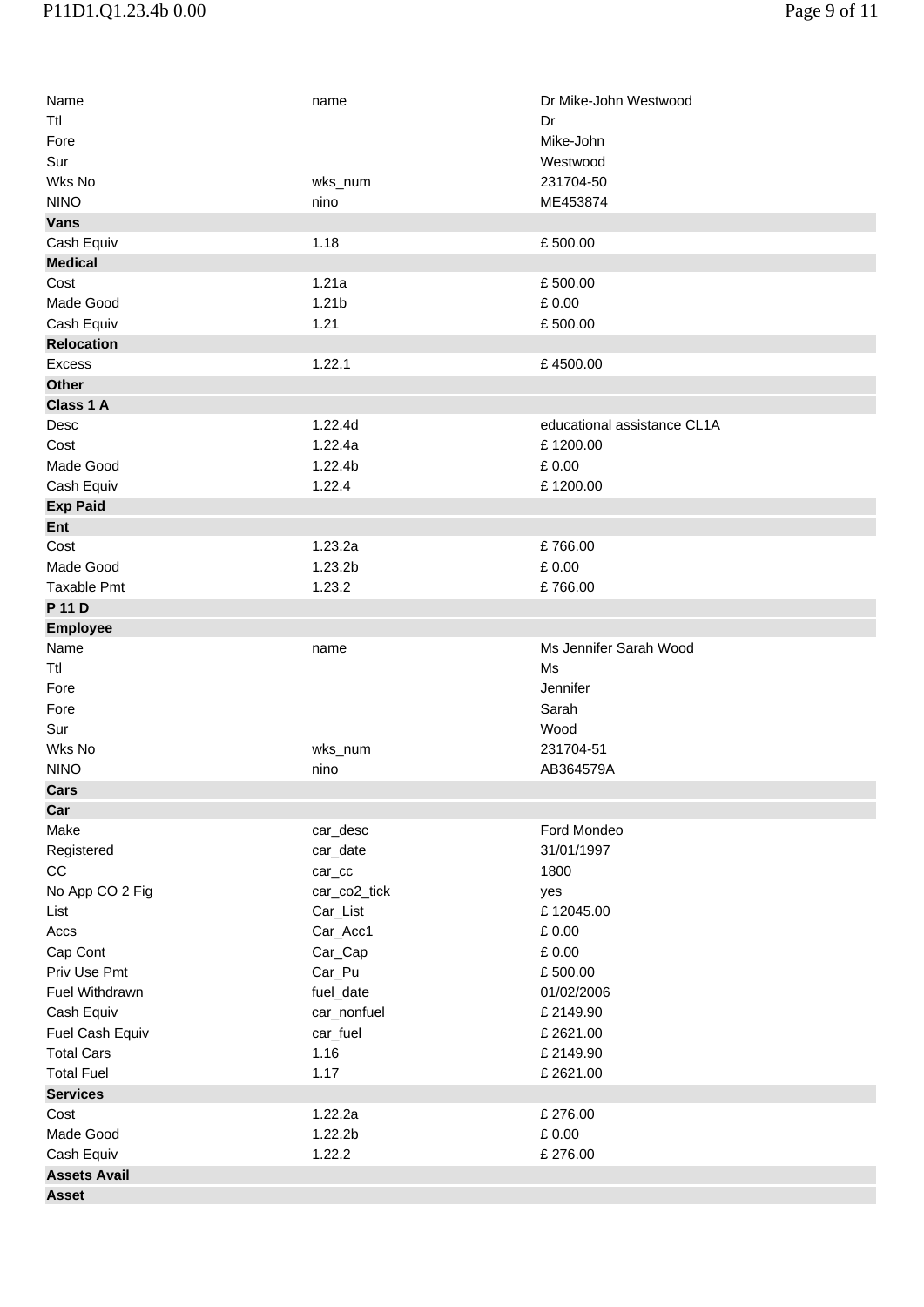| Desc                 | 1.22.3d             | other                        |
|----------------------|---------------------|------------------------------|
| Ann Val              | 1.22.3a             | £756.00                      |
| Made Good            | 1.22.3 <sub>b</sub> | £0.00                        |
| Cash Equiv           | 1.22.3              | £756.00                      |
| P 11 D               |                     |                              |
| <b>Employee</b>      |                     |                              |
| Name                 | name                | <b>Sir Andrew Marks</b>      |
| Ttl                  |                     | Sir                          |
| Fore                 |                     | Andrew                       |
| Sur                  |                     | Marks                        |
| Wks No               | wks_num             | 231704-52                    |
| <b>NINO</b>          | nino                | KL374500B                    |
| <b>Transferred</b>   |                     |                              |
| <b>Asset</b>         |                     |                              |
| Desc                 | 1.12.1d             | property                     |
| Cost                 | 1.12.1a             | £25000.00                    |
| Made Good            | 1.12.1 <sub>b</sub> | £5000.00                     |
|                      |                     |                              |
| Cash Equiv           | 1.12.1              | £20000.00                    |
| <b>Mileage Allow</b> |                     |                              |
| <b>Taxable Pmt</b>   | 1.15                | £725.00                      |
| Cars                 |                     |                              |
| Car                  |                     |                              |
| Make                 | car_desc            | Lexus iS 200S                |
| Registered           | car_date            | 21/12/1999                   |
| Avail From           | car_from            | 31/07/2005                   |
| Avail To             | car_to              | 28/02/2006                   |
| CC                   | $car_{cc}$          | 2200                         |
| Fuel                 | car_fuel_type       | $\mathsf{P}$                 |
| CO <sub>2</sub>      | car_co2             | 190                          |
| List                 | Car_List            | £20750.00                    |
| Accs                 | Car_Acc1            | £0.00                        |
| Cap Cont             | Car_Cap             | £ 0.00                       |
| Priv Use Pmt         | Car_Pu              | £ 0.00                       |
| Cash Equiv           | car_nonfuel         | £3027.23                     |
| Fuel Cash Equiv      | car_fuel            | £2101.00                     |
| <b>Total Cars</b>    | 1.16                | £3027.23                     |
| <b>Total Fuel</b>    | 1.17                | £2101.00                     |
| <b>Exp Paid</b>      |                     |                              |
| <b>Non Qual Rel</b>  |                     |                              |
| Cost                 | 1.23.5a             | £ 600.00                     |
| Made Good            | 1.23.5b             | £0.00                        |
| <b>Taxable Pmt</b>   | 1.23.5              | £ 600.00                     |
| P 11 D               |                     |                              |
| <b>Employee</b>      |                     |                              |
| Name                 | name                | Paula Robinson               |
| Fore                 |                     | Paula                        |
|                      |                     |                              |
| Sur<br><b>NINO</b>   |                     | Robinson<br><b>NOT KNOWN</b> |
|                      | nino                |                              |
| <b>Living Accom</b>  |                     |                              |
| Cash Equiv           | 1.14                | £3300.00                     |
| <b>Vans</b>          |                     |                              |
| Cash Equiv           | 1.18                | £500.00                      |
| <b>Exp Paid</b>      |                     |                              |
| General              |                     |                              |
| Cost                 | 1.23.3a             | £150.00                      |